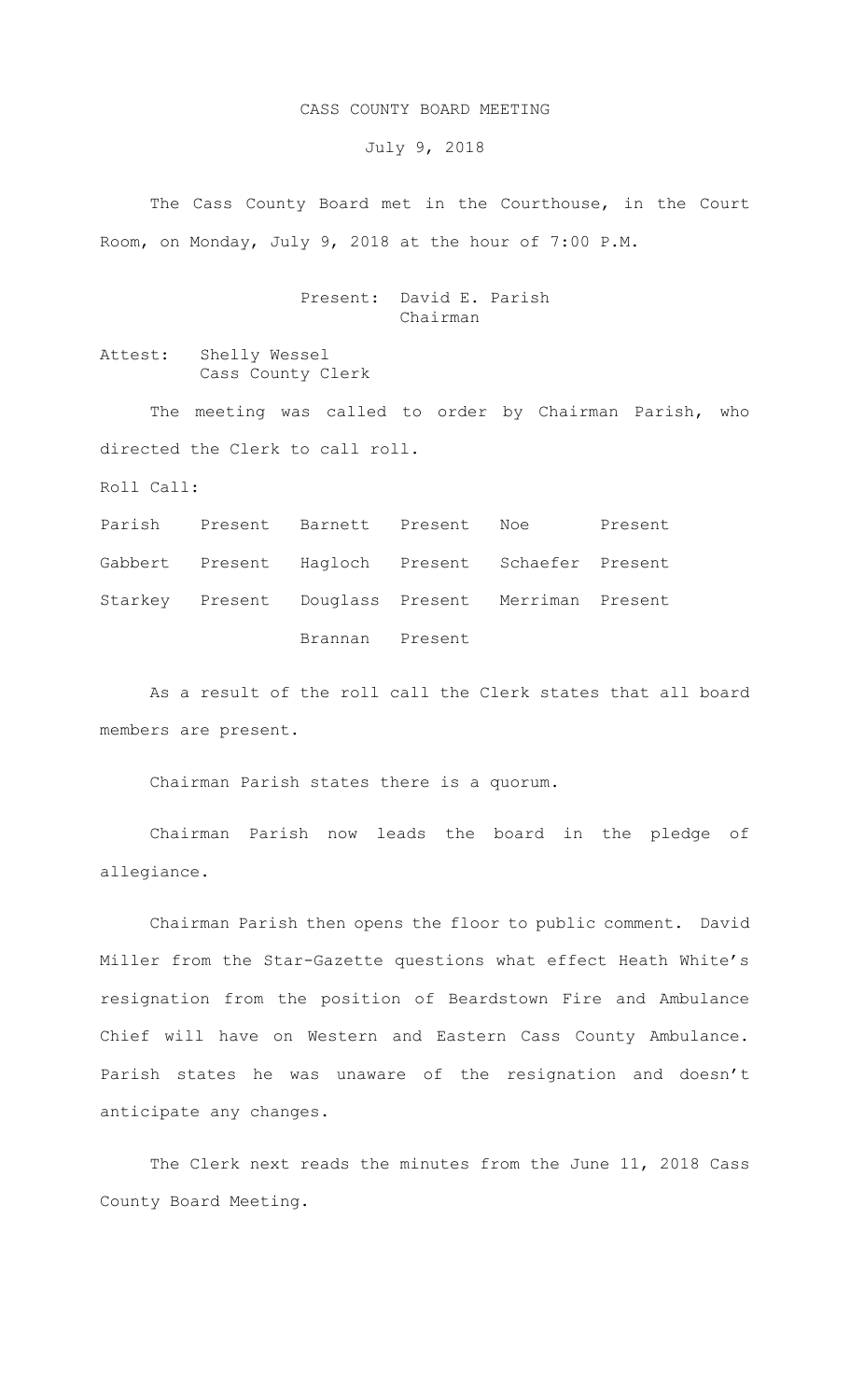Brannan makes a motion to approve the minutes and Merriman seconds the motion. The vote is by acclamation and declared carried.

The Chairman directs the Clerk to read the Correspondence.

A letter of thanks was received from Priscila Rodriguez regarding the Cass County Citizen Scholarship.

Chairman Parish next calls for reports from the standing committees:

Barnett, reporting for the Courthouse and Jail committee, reports the committee met on July 5th and approved all bills as presented.

Hagloch, Chairman of the Road and Bridge Committee, reports the Road and Bridge committee met on July 2nd and approved all bills.

Merriman, Chairman of the Public Safety, Environment and Housing Committee, reports the committee met on June 25th.

Merriman, reporting for Cass Rural Water, reports the committee met June 19th. The newest addition is complete and there was \$5,000 in crop damage during installation.

Merriman reports Animal Control met June 28th. There were 15 dogs picked up, 6 returned to their owners, 1 was adopted, and 8 were euthanized.

Brannan, reporting for the Health Board, reports a physician has been interviewed.

Brannan, reporting for the Housing Board, reports the committee met June 14th. The Board received bids for replacing the roof at Garnier and the Housing office in Beardstown. The office bid is \$23,000 and the Garnier bid is \$61,000.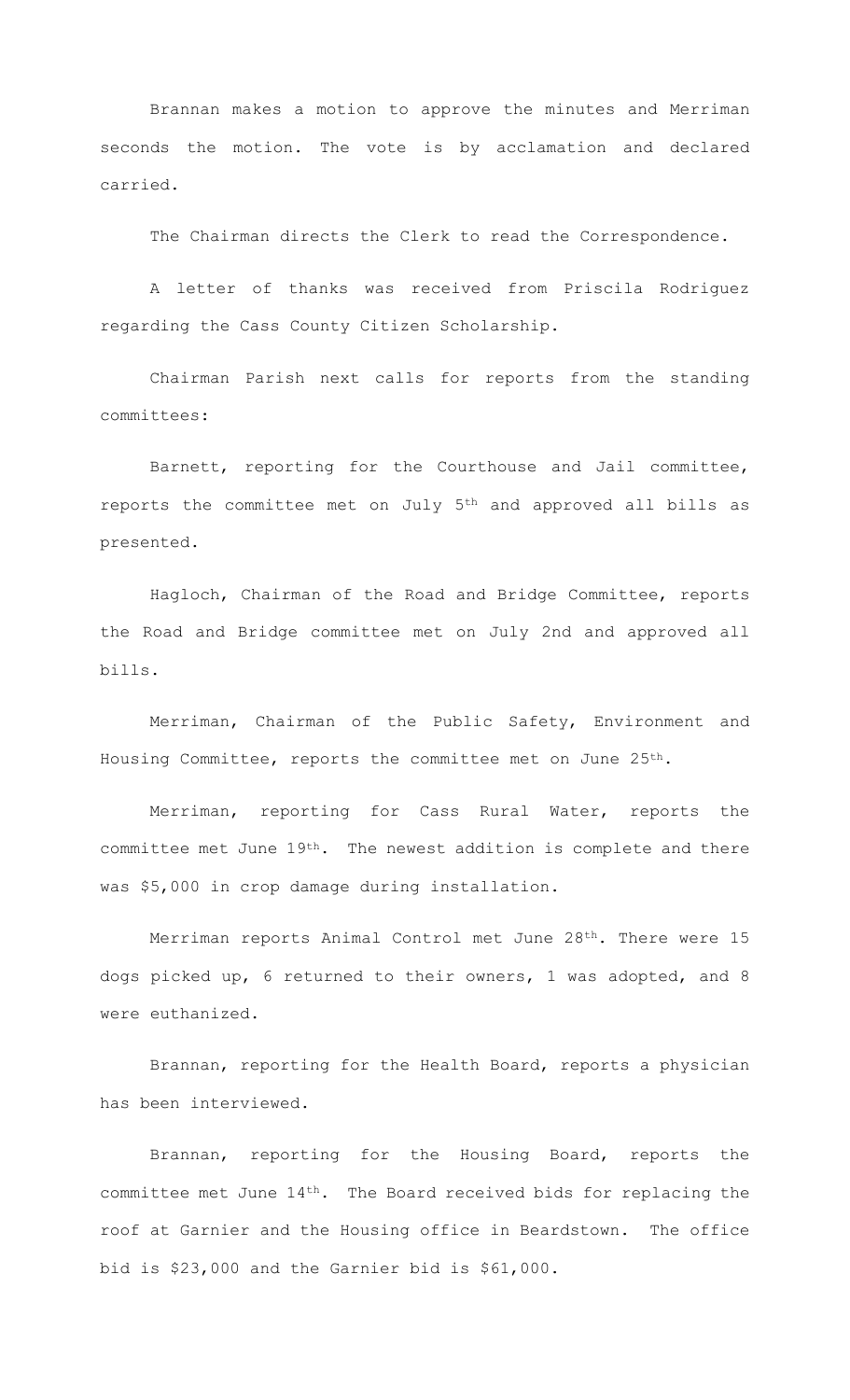The committee is considering purchasing new signs for Riverside Apartments.

Barnett, reporting for the Finance and Judiciary Committee, reports the committee met June 29th all the satellite budgets. All satellites requested the same amount as last year.

Barnett has met with Laura Richard of Sunrise FS to see if they are willing to make a donation towards the ambulance equipment.

West Central Bank and Petefish Skiles & Company Bank have committed to donating funds towards new ambulance equipment.

Merriman, reporting for the Supervisor of Assessments Committee, reports the committee met June 18th. Terri Cooper has added \$834,000 in assessed values so far. The Senior Citizen Assessment Freeze applications have been mailed.

Hagloch, Chairman of the Insurance and Bonds Committee, reports the committee has met twice to review insurance costs.

Hagloch, chairman of the E-9-1-1 Committee, reports the committee met June 25th and approved all bills.

Schaefer, chairman of the Arenzville Rural Water Committee, reports the committee had their annual meeting. Ewell Andrews has resigned from the board and will be replaced by Jaime Behrends. The committee has been working on a major leak for two months and has finally been repaired.

Noe, reporting for O.E.D.C., reports the committee met June 28th. Governor Rauner toured the Beardstown Marina and the Atlantic Capes fish processing plant.

Dustin Fritsche is working on a grant to combine the Beardstown Harbor and the River Walk.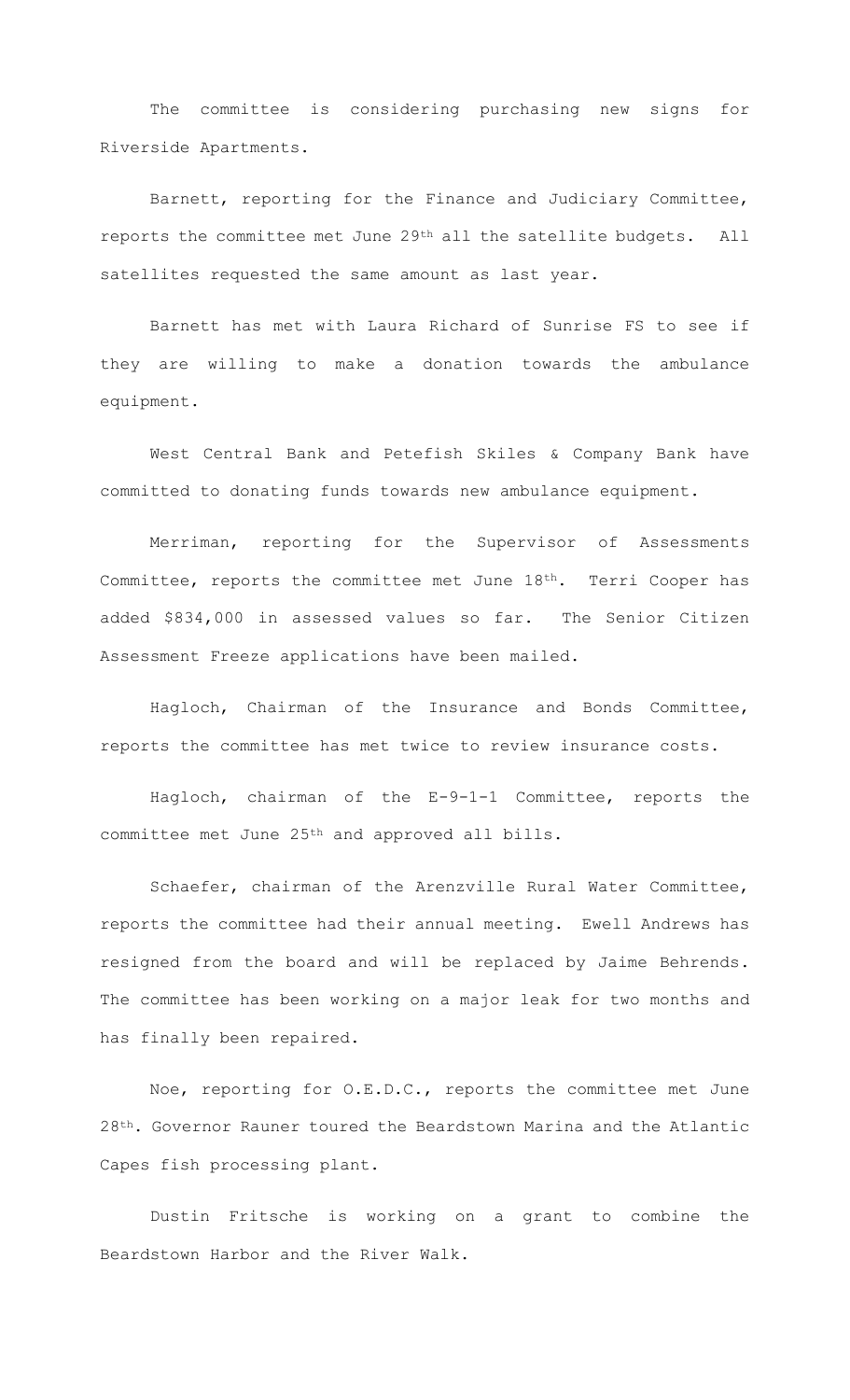The committee should know by July 21st if the grant for dredging has been approved.

There are no reports from the following committees: Legislative Liquor Control Economic Development Policies and Procedures O.E.D.C. Tourism Mental Health

Beardstown T.I.F.

The Board next moves on to new business.

The Clerk presents the appointment of Cass Wessel to fill the vacancy in County Board District No. 4. A motion to approve the appointment is made by Hagloch and seconded by Douglass. The vote is by acclamation and declared carried.

Chief Deputy Clerk Miller then administers the Oath of Office to Cass Wessel.

Wessel presents a check to the board on behalf of Havana National Bank as a contribution towards the needed ambulance equipment.

The Clerk next presents the appointments to the Health Board, Council on Aging Advisory Council, Arenzville Rural Water Coop, and Hager Slough Special Drainage District. A motion to approve the appointments is made by Merriman and seconded by Starkey. The vote is by acclamation and declared carried.

The Clerk next presents the Chautauqua National Refuge Resolution. A motion to approve the resolution is made by Brannan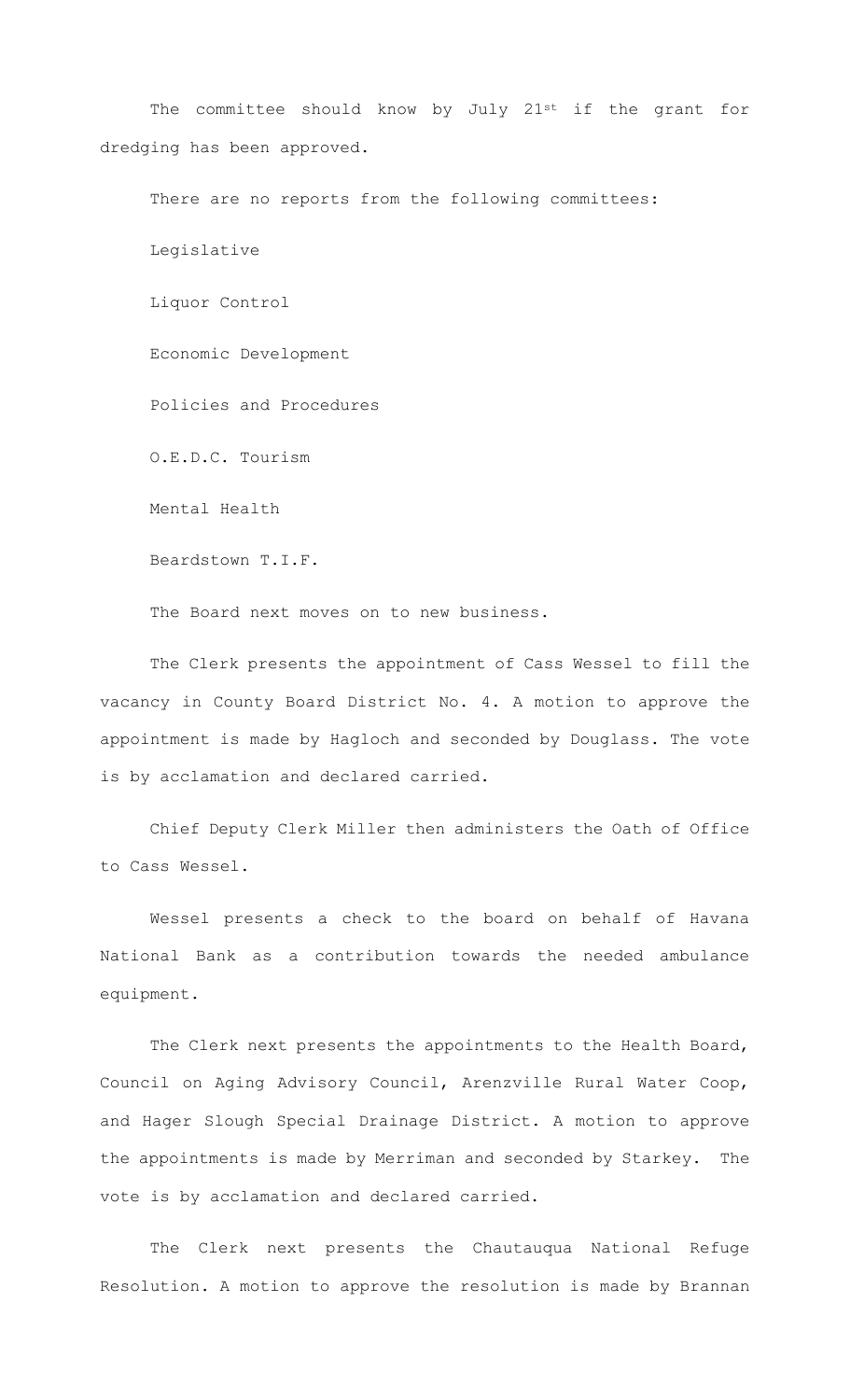and seconded by Douglass. The vote is by acclamation and declared carried.

 The Clerk next presents for Approval the 2019 Holiday Schedule. A motion to approve is made by Merriman and seconded by Gabbert. The vote is by acclamation and declared carried. The Clerk next presents the Federal Grant Fund Procurement Policy for approval.

Travis Cox, Cass County Treasurer, states the Governmental Accounting Standards Board requires counties to have a policy for any federal funds received. The policy states a written bid is required for any federal funds received between \$3,500 and \$150,000, and anything over \$150,000 would require a sealed bid. Barnett makes a motion to approve the Policy with a 5% bid guarantee and Starkey seconds the motion. The vote is by acclamation and declared carried.

 The Clerk next presents the Resolution Transferring Funds Within the County Treasury. The Clerk states \$9,000 will be transferred from the County Clerk Document Storage fund to the GIS fund to help cover aerial imaging costs. A motion to approve the resolution is made by Schaefer and seconded by Gabbert. The vote is by acclamation and declared carried.